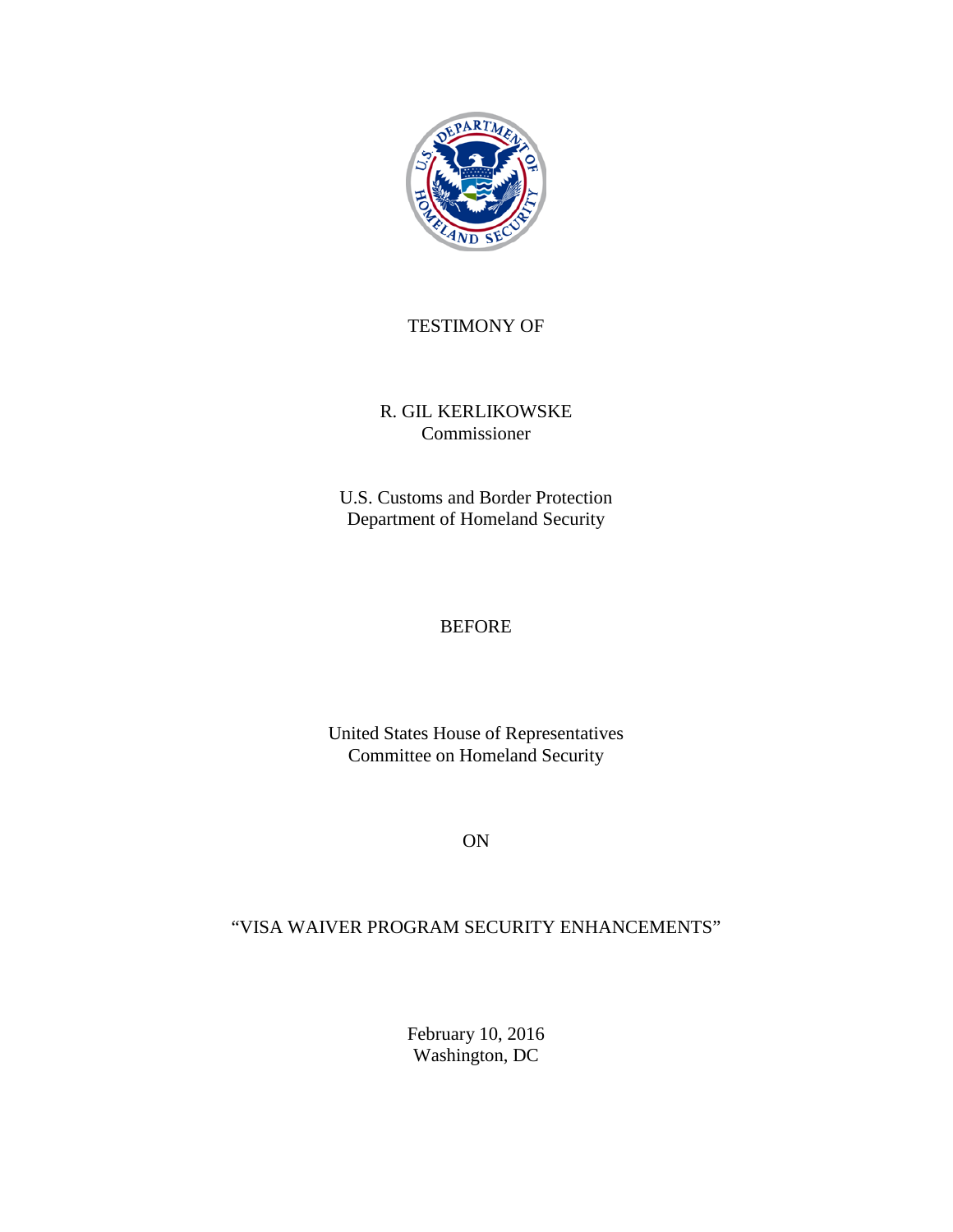#### **Introduction**

Chairman McCaul, Ranking Member Thompson, and distinguished Members of the Committee, thank you for the opportunity to testify on behalf of the Department of Homeland Security (DHS or the Department) and U.S. Customs and Border Protection (CBP) to discuss the Visa Waiver Program (VWP or "the Program") and implementation of the *Visa Waiver Program Improvement and Terrorist Travel Prevention Act of 2015*, which was enacted as part of the *Consolidated Appropriations Act of 2016*.

On a typical day, CBP welcomes to the United States nearly one million travelers—including foreign nationals who travel to the United States under the VWP—at our air, land, and sea ports of entry (POEs), almost 300,000 of whom arrive by air. The VWP, which is managed by DHS in consultation with the Department of State (DOS), permits citizens of 38 countries<sup>[1](#page-1-0)</sup> to travel to the United States for business or tourism purposes for stays of up to 90 days without a visa. That does not mean VWP travelers are able to board a plane or vessel with no security checks. Rather, DHS thoroughly vets all VWP travelers against U.S. law enforcement and intelligence holdings prior to departure for the United States and, if permitted to depart, at additional points throughout the travel continuum.

In addition to the vetting and eligibility requirements for individual travelers, to be eligible for the VWP, a country must first meet statutory requirements, and then maintain high security standards to retain its VWP status. Additionally, DHS, DOS, and our interagency partners, conduct robust, national-level risk assessments—at least once every two years—that assess the impact of each program country's participation in the VWP on U.S. national security, law enforcement, and immigration enforcement interests. Far from being a security vulnerability, the VWP provides significant security benefits to the United States and its citizens. The VWP offers diplomatic and economic incentives to countries to further provide national security benefits to the United States, such as increased sharing of information on terrorists and criminals.

CBP's multi-layered, intelligence-driven strategy is integrated into every aspect of our travel security operations at every stage along the international travel sequence. In concert with our international partners, DHS and CBP strive to ensure that travelers who present a potential risk are appropriately vetted and stopped before boarding a flight bound for the United States.

<span id="page-1-0"></span><sup>&</sup>lt;sup>1</sup> With respect to all references to "country" or "countries" in this document, it should be noted that the Taiwan Relations Act of 1979, Pub. L. No. 96-8, Section 4(b)(1), provides that "[w]henever the laws of the United States refer or relate to foreign countries, nations, states, governments, or similar entities, such terms shall include and such laws shall apply with respect to Taiwan." 22 U.S.C. § 3303(b)(1). Accordingly, all references to "country" or "countries" in the Visa Waiver Program authorizing legislation, Section 217 of the Immigration and Nationality Act, 8 U.S.C. 1187, are read to include Taiwan. This is consistent with the United States' one-China policy, under which the United States has maintained unofficial relations with Taiwan since 1979.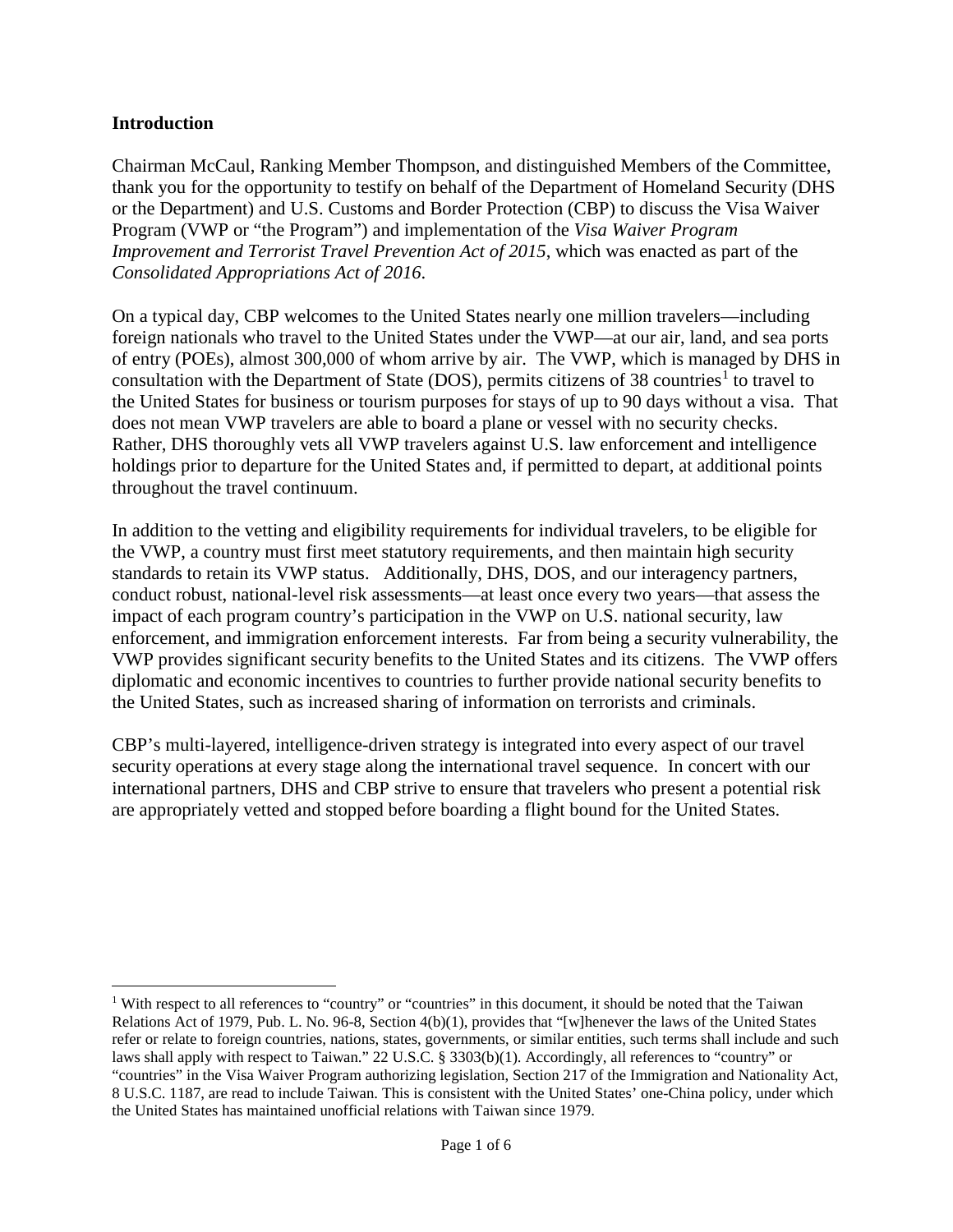#### **From Travel Program to Security Partnership**

When Congress first authorized the VWP in 1986, the program was intended to facilitate lowrisk travel to the United States, boost international trade and cultural links, and promote more efficient use of consular resources. Recognizing that global security threats have evolved dramatically since the 1980s, DHS and DOS have adapted the VWP to meet the challenges of the modern threat environment. These efforts have been most successful when working in concert with our partners in Congress.

For instance, DHS collaborated with Congress to develop and implement the provisions of the *Secure Travel and Counterterrorism Partnership Act of 2007*, which was included as part of the *Implementing Recommendations of the 9/11 Commission Act of 2007 (9/11 Act). This legislation* transformed the VWP from a program that evaluated security threats on a country-by-country basis to a program with the added capability to screen individual travelers for potential threats. Under the 9/11 Act, VWP countries are required to enter into bilateral information sharing agreements regarding whether citizens and nationals of that country intending to travel to the United States represent a threat to the security or safety of the United States or its citizens, as well as the sharing of lost and stolen passport information, among others.

The 9/11 Act also required DHS to develop the Electronic System for Travel Authorization (ESTA) to pre-vet prospective VWP travelers. Since January 2009, DHS has required all VWP travelers to obtain an ESTA authorization prior to traveling to the United States by air or sea. ESTA applicants must provide extensive biographic information, including their name, date of birth, place of birth, current residence, additional countries of citizenship, passport information, employment information, travel itinerary, and U.S. point of contact, among others. This information is vetted against DHS, DOS, Federal Bureau of Investigation (FBI), and Intelligence Community databases to determine if prospective VWP travelers pose a national security or law enforcement threat to the United States. If a prospective VWP traveler does not submit this information or is denied travel authorization, he or she may not board a plane or vessel bound for the United States.

ESTA applicants are vetted against the same biographic databases as visa applicants. DHS vets all ESTA application information immediately and automatically against DHS TECS records, the FBI's Terrorist Screening Database (TSDB), and the DOS's Consular Lookout and Support System, as well as international databases, such as INTERPOL' Stolen and Lost Travel Document database. All ESTA applications are also vetted by the National Counterterrorism Center. This comprehensive vetting approach helps to ensure that travel authorizations are not issued to prospective VWP travelers who pose a threat to U.S. national security. Any would-be VWP traveler whose ESTA application is denied is referred to a U.S. Embassy or Consulate, where he or she would have to undergo the normal process to apply for a visa, including an interview by a consular officer and biometric screening.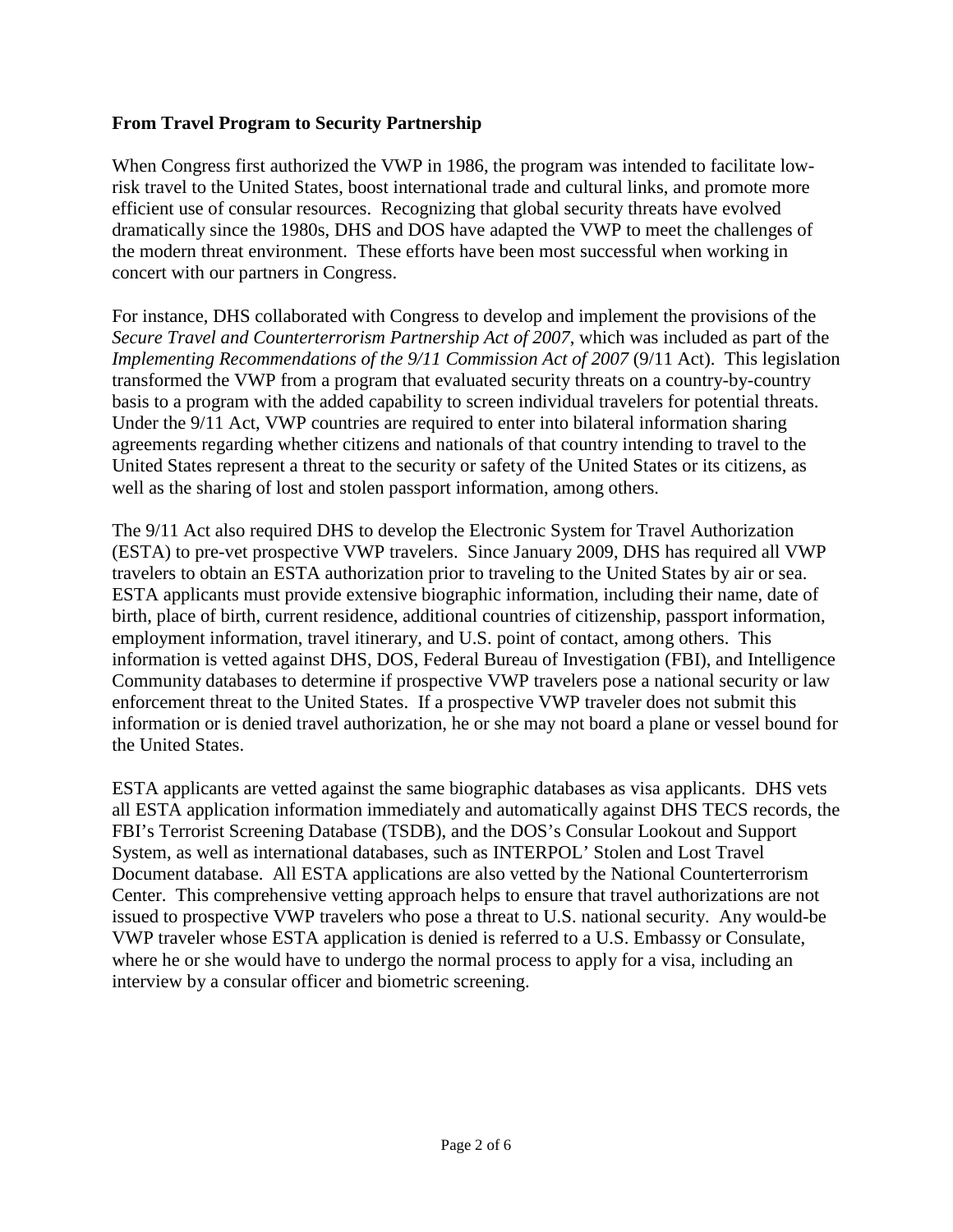DHS recurrently vets ESTA data on a daily basis, which means that even though an applicant has an initially approved authorization for travel, the authorization is continuously screened throughout its validity period against new derogatory information and is subject to further review and subsequent denial if necessary. This includes recurrent vetting against the TSDB (also known as the "Terrorist Watchlist"). CBP adjudicates every ESTA application and subjects those that raise counterterrorism or admissibility concerns to additional scrutiny.

ESTA has been a highly effective security and vetting tool that has enabled DHS to deny travel authorizations under the VWP to thousands of prospective travelers who may pose a risk to the United States, prior to those individuals boarding a U.S. bound aircraft or vessel. Since ESTA's inception, CBP has approved more than 90 million ESTA applications and has denied more than 5,900 ESTA applications as a result of national security concerns. During that same period, CBP has also denied more than 165,000 ESTA applications for individuals who applied for an ESTA using a passport that had been reported as lost or stolen.

In addition to ESTA screening, U.S. law requires all private and commercial air carriers operating routes to, from, or through the United States to provide Advance Passenger Information (API) and Passenger Name Records (PNR) data to CBP. These data, which include travelers' biographic and travel reservation information, are screened against U.S. and international law enforcement and intelligence databases to identify high-risk individuals before they depart for the United States and, if they have somehow entered, when they travel by air within the United States. All VWP travelers are subject to this screening.

VWP travelers are also subject to additional layers of screening and inspection upon arrival at U.S. POEs. CBP collects biometric information from all VWP travelers and screens it against U.S. law enforcement and intelligence databases. Moreover, CBP screens the biographic information from VWP travelers' passports against additional U.S. holdings. No VWP traveler who fails to clear these checks will be admitted to the United States.

## **Recent Enhancements to the VWP**

Over the last 15 months, DHS, DOS, the Administration, and Congress have initiated a series of changes to the VWP designed to strengthen its security and ensure that the Program's requirements are commensurate with the growing threat from foreign terrorist fighters, especially those who are nationals of VWP countries. These recent changes complement traveler vetting and the longstanding, statutory and policy requirements that VWP countries must meet to maintain their Program status.

# *Policy Enhancements*

In November 2014, DHS introduced additional data fields to the ESTA application that all VWP travelers must complete before boarding a plane or ship to the United States. The enhanced ESTA data fields have enabled CBP and the National Counterterrorism Center to identify a larger number of applicants with potential connections to terrorism who would not otherwise have been known.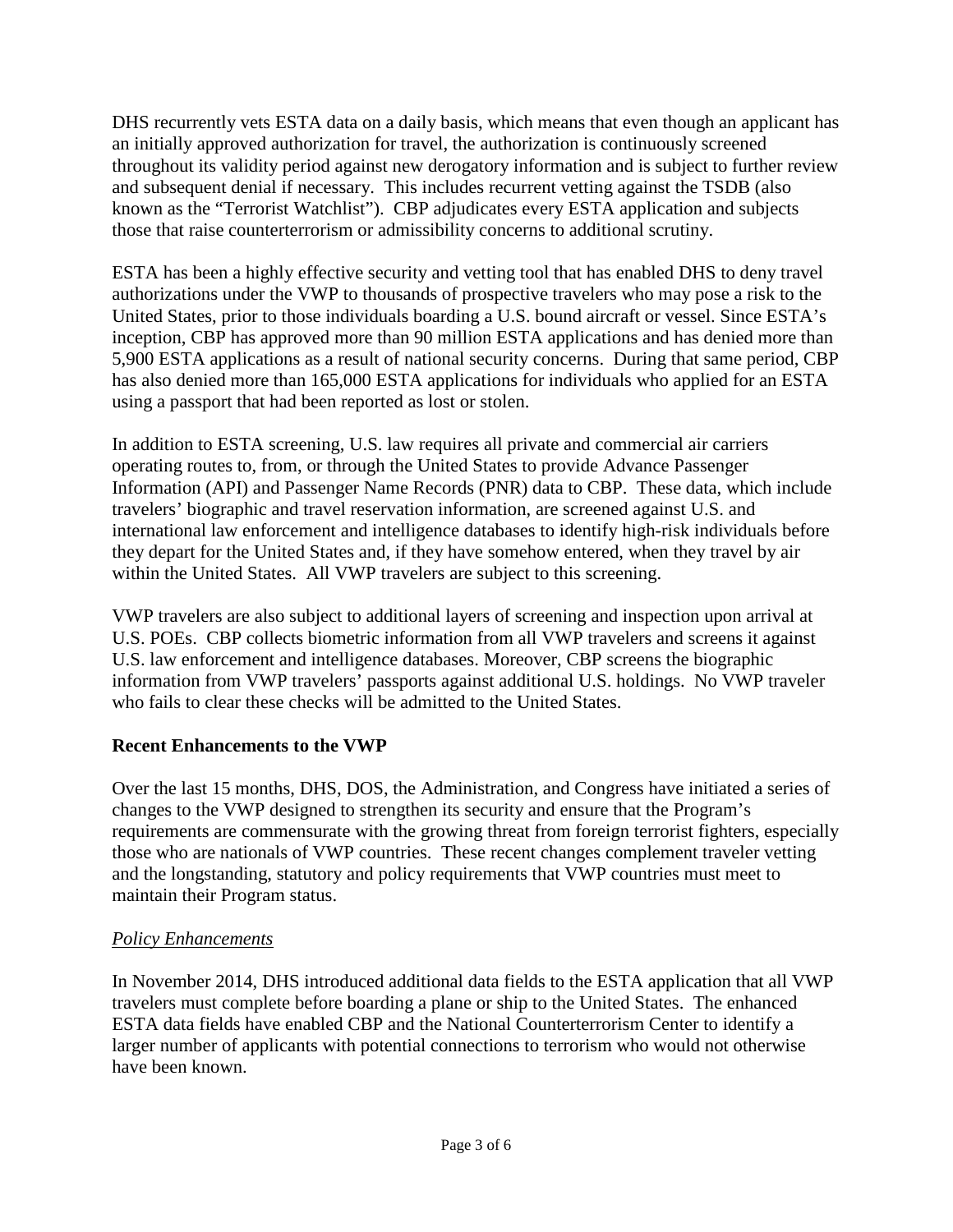On August 6, 2015, DHS introduced a number of additional security enhancements to the VWP, including enhanced traveler vetting, information sharing, and other security requirements for VWP countries to further address any potential threat. Specifically, the August 2015 VWP enhancements require Program countries to:

- Implement the Homeland Security Presidential Directive-6 arrangements and Preventing and Combating Serious Crime Agreements by sharing terrorist and criminal information and utilizing such information provided by the United States;
- Collect and analyze travel data (API/PNR), consistent with United Nations Security Council Resolution 2178, in order to identify high-risk travelers, especially foreign fighters, before they board inbound planes and thereby keep such travelers as far as possible from U.S. shores;
- Use the INTERPOL Stolen and Lost Travel Document database to screen travelers crossing the VWP country's external borders to prevent the fraudulent use of passports by terrorists and serious criminals;
- Report foreign fighters to multilateral security organizations such as INTERPOL or EUROPOL to enhance our collective efforts to identify and disrupt terrorist travel; and
- Cooperate with the United States in the screening of refugees and asylum seekers to ensure that terrorists and criminals cannot exploit our system.

The August 2015 enhancements also introduced a requirement for all VWP travelers to use electronic passports (e-passports) for travel to the United States.<sup>[2](#page-4-0)</sup>

Finally, in November 2015, the White House announced additional steps it would take to further strengthen the VWP, to include, but not limited to: DHS introducing further improvements to the ESTA application that will grant the Department even greater insight into prospective VWP travelers who have been to Syria, Iraq, and other conflict zones; identifying possible pilot programs to assess the collection and use of biometric information to effectively improve the security of the VWP; and working with Congress to seek authority to increase the Advanced Passenger Information System fines from \$5,000 to \$50,000 for air carriers that fail to verify a traveler's passport data.

## *Legislative Enhancements*

On December 18, 2015, the President signed into law the *Consolidated Appropriations Act of 2016*, which includes the *Visa Waiver Program Improvement and Terrorist Travel Prevention Act of 2015*. The new law codifies some of the August 2015 enhancements noted above (such as the requirement for countries to fully implement agreements to share information concerning travelers who might pose a threat to the United States and for all VWP travelers to use epassports) and puts in place new requirements, most notably travel restrictions.

<span id="page-4-0"></span><sup>&</sup>lt;sup>2</sup> Currently, citizens of the 27 countries designated into the VWP before 2007 may use a machine-readable nonbiometric passport if that passport was issued before October 26, 2006 and is still valid.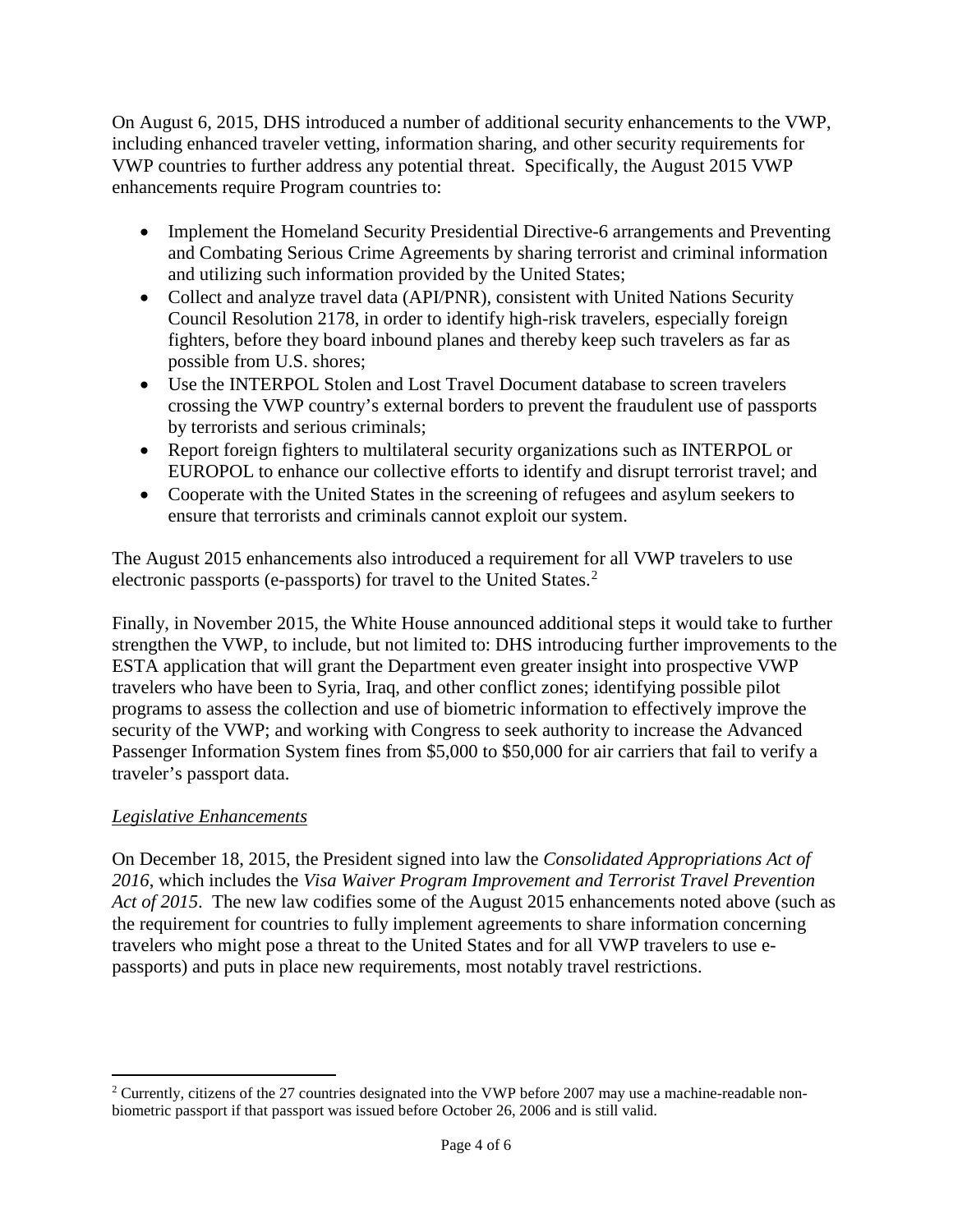The law generally restricts VWP travel for nationals of Program countries who are dual nationals of, or who have been present at any time on or after March 1, 2011 in, Iraq, Syria, countries designated as state sponsors of terrorism (currently Iran, Sudan, and Syria), or other countries or areas of concern as designated by the Secretary of Homeland Security. The physical presencerelated VWP travel restriction is subject to exceptions for individuals who the Secretary of Homeland Security determines were present in Iraq, Syria, Iran, or Sudan in order to: (1) perform military service in the armed forces of a program country, or (2) carry out official duties as a full time employee of the government of a program country. These exceptions do not apply to the dual nationality-related VWP travel restriction.

Under the new law, the Secretary of Homeland Security may waive these restrictions if he determines that such a waiver is in the law enforcement or national security interests of the United States. On January 21, DOS and DHS announced categories of travelers that provide a framework to administer national security waivers on a case-by-case basis. DOS worked closely with DHS to propose categories for which individuals may be eligible. No waivers have been granted to date. As Secretary Johnson has emphasized, determinations of whether an individual ESTA applicant will receive a waiver will be based on a case-by-case review.

DHS has taken several steps to implement the changes required by the December 2015 law. In coordination with DOS, DHS has increased outreach to all VWP partners to stress the importance of swiftly implementing the required VWP information sharing agreements. DHS has also submitted to Congress two ESTA-related reports called for in the legislation. Additionally, on January 21, 2016, CBP began to deny new ESTA applications and revoke valid ESTAs for individuals who have previously indicated holding dual nationality with Iran, Iraq, Sudan, or Syria. More than 17,000 ESTAs have been denied or revoked to date. Beginning January 13, 2016, CBP also initiated a protocol to identify ESTA holders with travel to one of the four countries, to conduct secondary screening and revoke ESTAs for future travel if travel is confirmed and the government and military exceptions do not apply. Finally, CBP began notifying VWP travelers of the e-passport change in November 2015 and will enforce the mandatory use of e-passports for all VWP travel by the legislative deadline of April 2016.

An updated ESTA application with additional questions is scheduled to be released early this year, to address exceptions for diplomatic- and military-related travel provided for in the new law, and other issues.

The new law does not ban travel to the United States, or admission into the United States, and the vast majority of VWP travelers will not be affected by the legislation. Any traveler who receives notification that they are no longer eligible to travel under the VWP may still be eligible to travel to the United States with a valid nonimmigrant visa issued by a U.S. Embassy or Consulate.